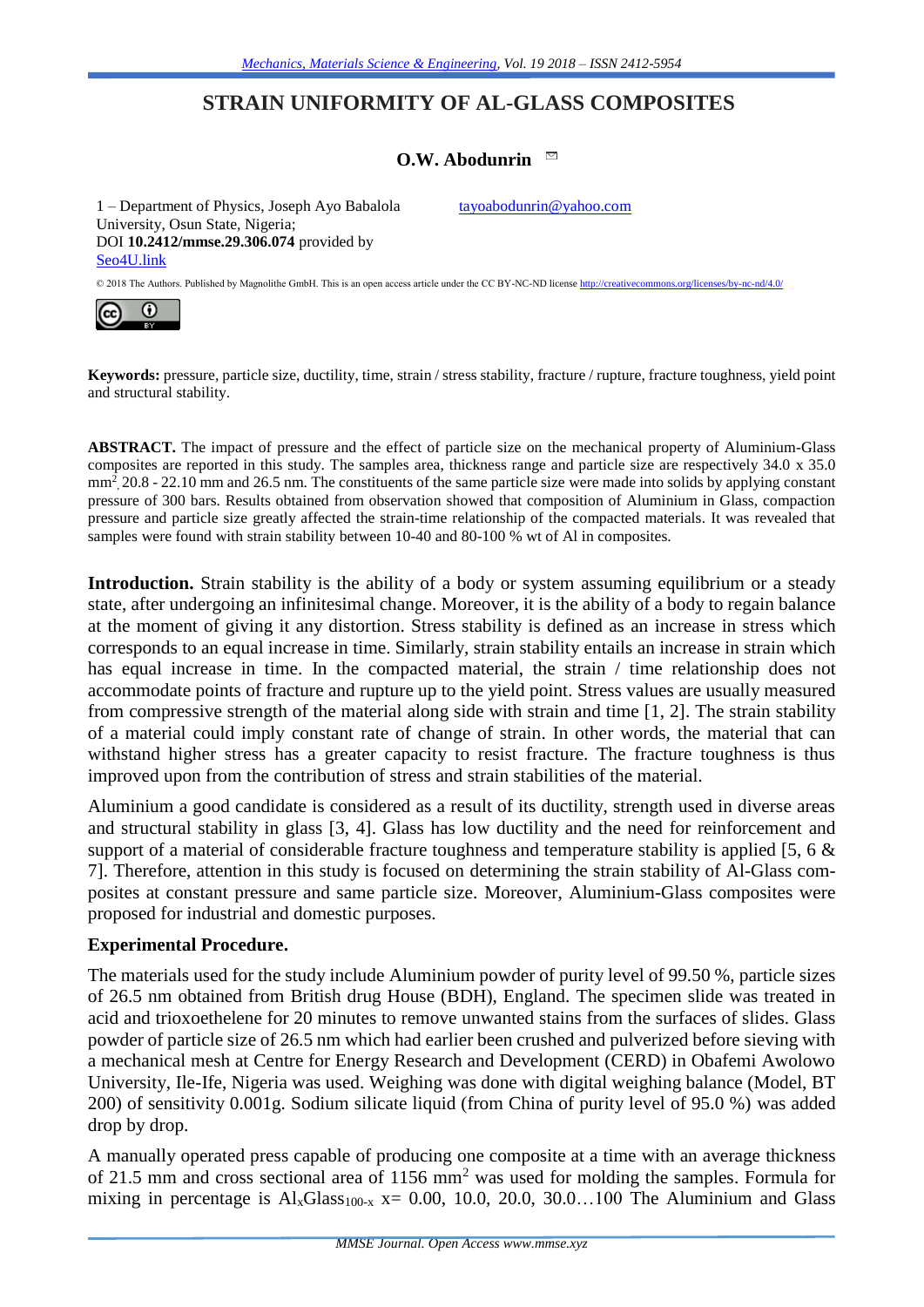powders in grams were mixed together in 9 different ratios at 300 bars. Sodium silicate liquid added was between 12.5-14.5 % of Al-Glass Mixture. The mixing was carried out in a mechanical shaker and mixer for a period of 20-30 minutes. These samples were presented for compression test with compressive test machine at increased composition of Al in composites at the mechanical section of CERD.

#### **Results.**

| S/No           | <b>Composites</b>                    | <b>Compressive Strain (mm/mm)</b> | Time at the point of<br><b>Breakage</b> (s) |
|----------------|--------------------------------------|-----------------------------------|---------------------------------------------|
| 1              | $Al_0Glass100$                       | 0.3900                            | 5.50                                        |
| $\overline{2}$ | Al <sub>10</sub> Glass <sub>90</sub> | 0.1500                            | 2.90                                        |
| $\overline{3}$ | Al <sub>20</sub> Glass <sub>80</sub> | 0.1040                            | 41.70                                       |
| $\overline{4}$ | Al <sub>30</sub> Glass <sub>70</sub> | 0.2567                            | 102.90                                      |
| 5              | $\text{Al}_{40}\text{Glass}_{60}$    | 0.1190                            | 47.70                                       |
| 6              | $Al_{50}Glass_{50}$                  | 0.2110                            | 3.90                                        |
| $\overline{7}$ | Al <sub>60</sub> Glass <sub>40</sub> | 0.1915                            | 3.80                                        |
| 8              | Al <sub>70</sub> Glass <sub>30</sub> | 0.1828                            | 3.10                                        |
| 9              | $Al_{80}Glass_{20}$                  | 0.0203                            | 4.40                                        |
| 10             | $Al_{90}Glass_{10}$                  | 0.2117                            | 4.60                                        |
| 11             | Al <sub>100</sub> Glass <sub>0</sub> | 0.0203                            | 4.40                                        |

*Table 1. Compressive Strain with Time at the point of Breakage for composites AlxGlass <sup>100</sup> of 26.5 nm and 300 bars.*



*Fig. 1. Maximum Compressive Strain with Time at the point of Breakage for All the composites of 26.5 nm.*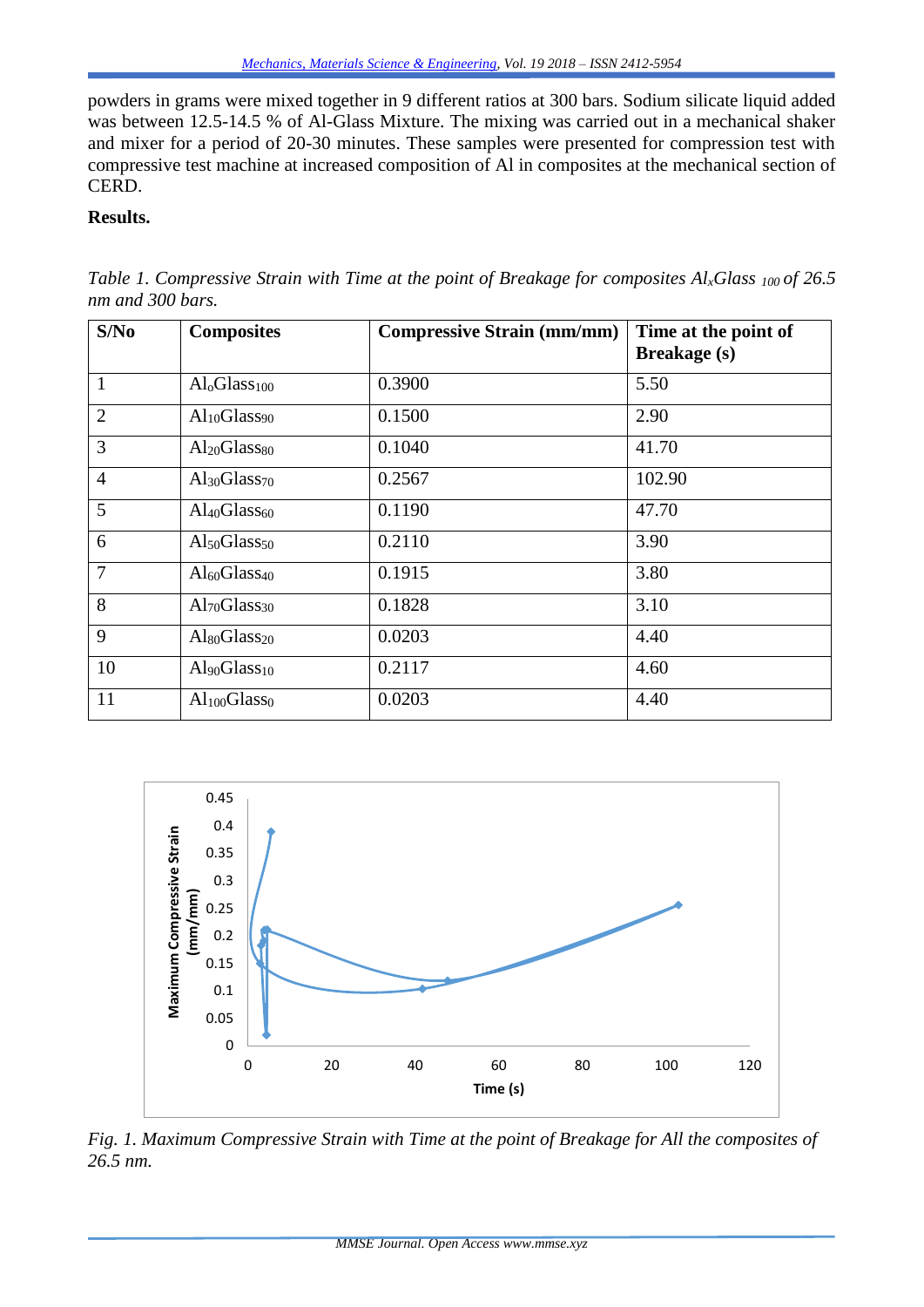

*Fig. 2. Compressive Strain with Time for Al0Glass<sup>100</sup> of 26.5 nm.*



*Fig. 3. Compressive Strain with Time for Al10Glass<sup>90</sup> of 26.5 nm.*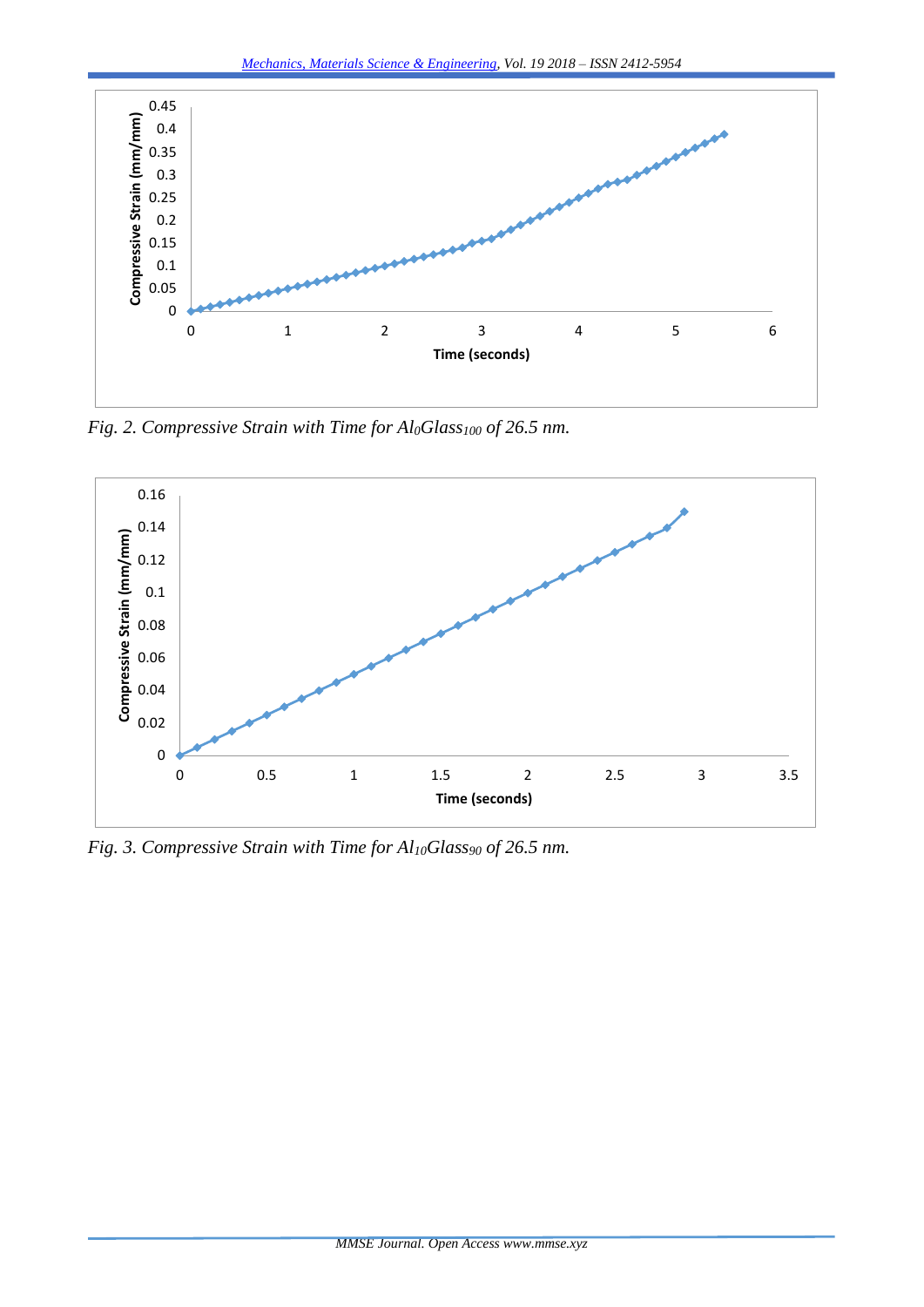

*Fig. 4. Compressive Strain with Time for Al20Glass<sup>80</sup> of 26.5 nm.*



*Fig. 5. Compressive Strain with Time for Al30Glass<sup>70</sup> of 26.5 nm.*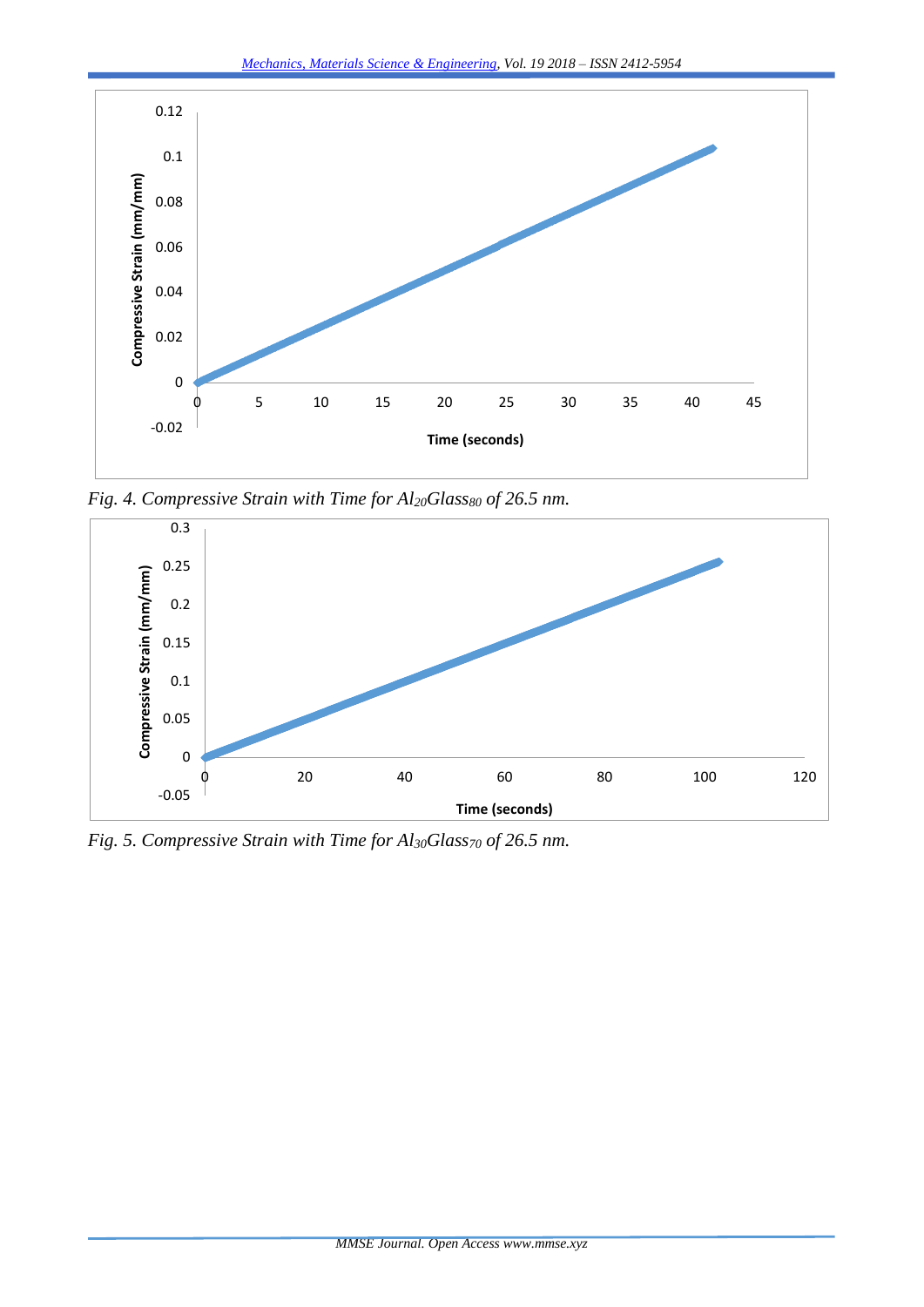

*Fig. 6. Compressive Strain with Time for Al40Glass<sup>60</sup> of 26.5 nm.*



*Fig. 7. Compressive Strain with Time for Al50Glass<sup>50</sup> of 26.5 nm.*



*Fig. 8. Compressive Strain with Time for Al60Glass<sup>40</sup> of 26.5 nm*.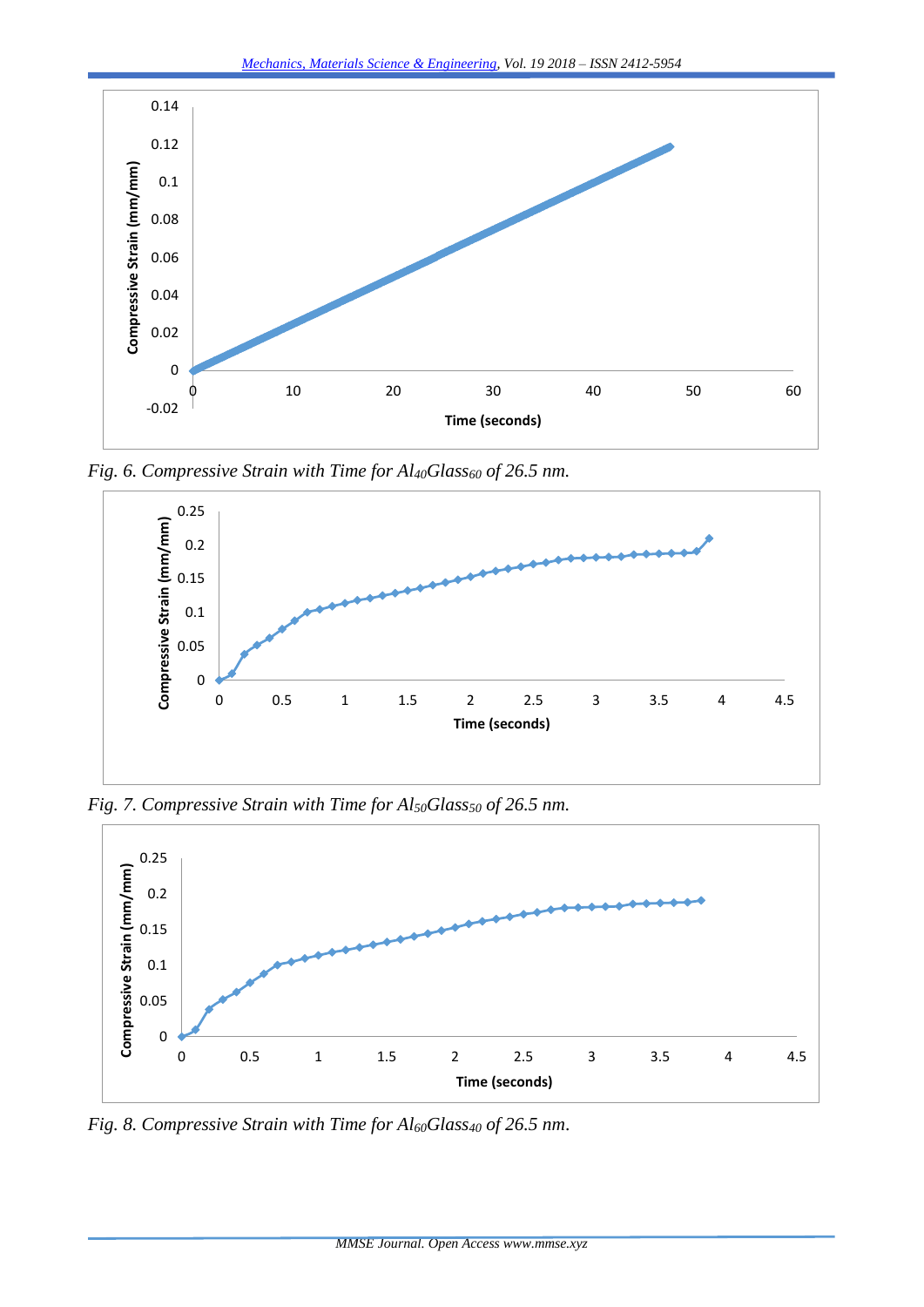

*Fig. 9. Compressive Strain with Time for Al70Glass<sup>30</sup> of 26.5 nm.*



*Fig. 10. Compressive Strain versus Time for Al80Glass<sup>20</sup> of 26.5 nm.*



*Fig. 11. Compressive Strain versus Time for Al90Glass<sup>10</sup> of 26.5 nm.*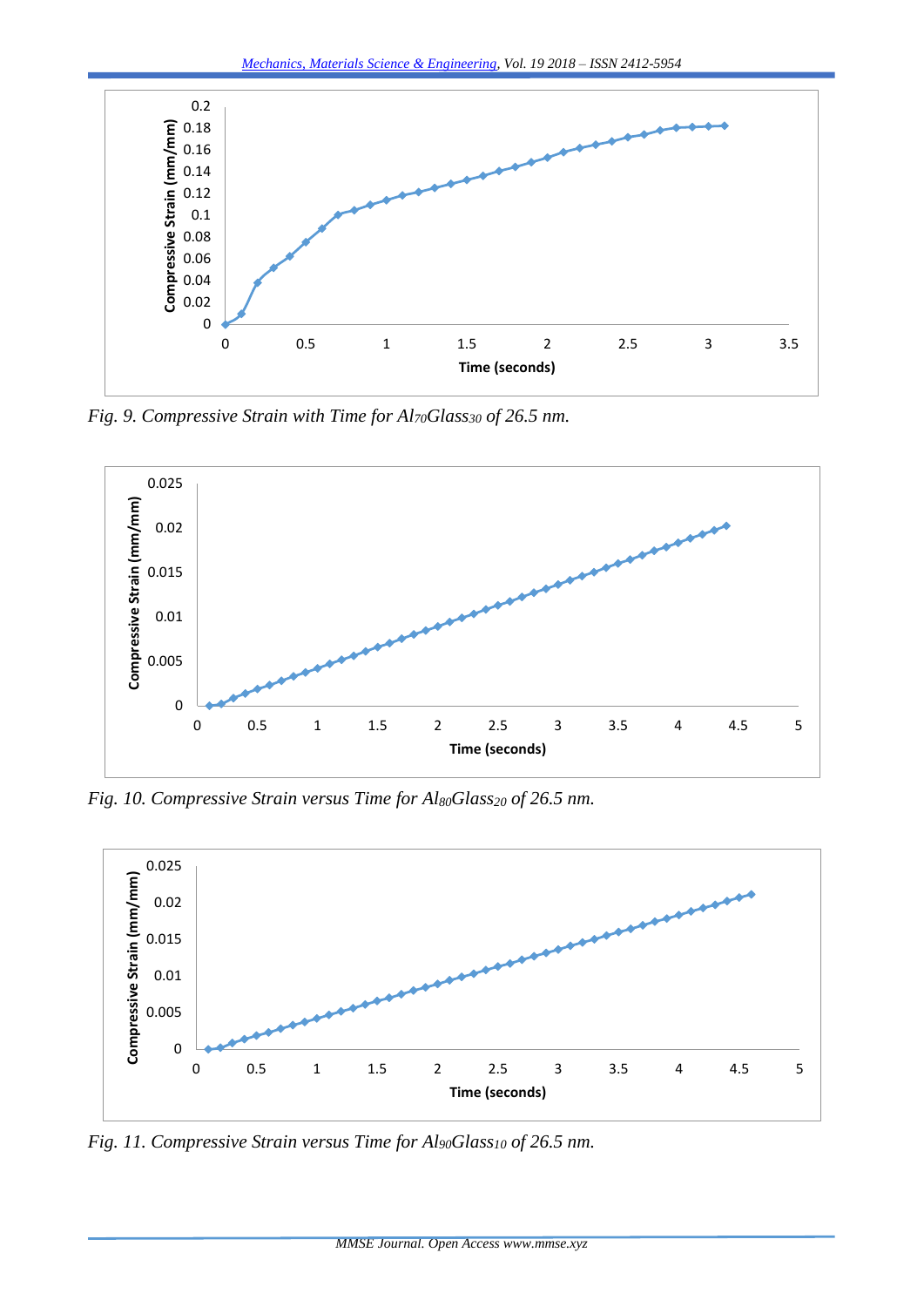

*Fig. 12. Compressive Strain versus Time for Al100Glass<sup>0</sup> of 26.5 nm.*

## **Discussion. Elemental Composition of the Samples.**

In Table 1 the strain has the highest value for 0 % weights of Aluminum in composites at 300 bars and 26.5 nm. The time has highest value for 30 % weights of Aluminium in the composites at constant pressure and same particle size. As for the lowest values, the lower and upper limit of strain and time were noted respectively at 80 - 100 % and 10 % weight of Aluminium in composites for 300 bars.

## **Strain, Time, Strength and Strain Stability.**

Figure 1 shows the variation of maximum compressive strain versus time at the point of breakage or yield point at 26.5 nm and constant pressure. The display involves the combination different curves with maximum points separated. Figures  $2 - 12$  depict the strain value of 300 bars and 26.5 nm particle size whereby the strain – Time relationships were found to be stable over specified ranges which are indications that the material has the tendency of exhibiting strain stability. The composite  $Al<sub>o</sub>Glass<sub>100</sub>$  in Figure 2 is not a candidate of strain stability with the display of deviation from straight course before the point of breakage. The samples  $Al_{10}G$ lass<sub>90</sub> and  $Al_{20}G$ lass<sub>80</sub> in Figures 3 and 4 are substances of strain stabilities. Moreover, Figures 5 and 6 displayed the variation of Strain – Time for  $Al_{30}Glass_{70}$  and  $Al_{40}Glass_{60}$  of 26.5 nm particle size. The result showed that as the strain increases the time increases gradually along the straight line. The increase in Strain - Time became noticeable for the composites without fracture along the paths. These samples are classified as having strain stabilities.

The variations of Strain - Time for samples  $Al_{50}Glass_{50}$  and  $Al_{60}Glass_{40}$  and  $Al_{70}Glass_{30}$  at 26.5 nm particle size are shown in Figures  $7 - 9$ . The results depict gradual increase in Strain - Time along the curves although with no ruptures up to the point of breakage yet these are indications that the displays are not uniform. These suggest they are not candidates of the strain stability just before the point of breakage.

It should be noted that samples that contain points of rupture and fracture are not candidates of strain stability. Composites with Strain –Time relationship which are in form of curve are not in support of strain stability. In other words, it must not exhibit the above mentioned flaws. Moreover, the strain stability of a sample must display gradual increase in strain with corresponding equal increase in time. The point of breakage did not necessarily coincide with the maximum compressive strain which was found in the samples observed. Strain stabilities were observed in Figures 10 - 12 for samples  $\text{AlsoGlass}_{20}$  Al<sub>90</sub>Glass<sub>10</sub> and Al<sub>100</sub>Glass<sub>0</sub> as an increase in strain corresponds to equal increase in time. The Figures also revealed that the samples at 26.5 nm have no points of fracture or rupture over the specific range. Although, the sample in Figure 12, which is pure Aluminium, is noted with strain